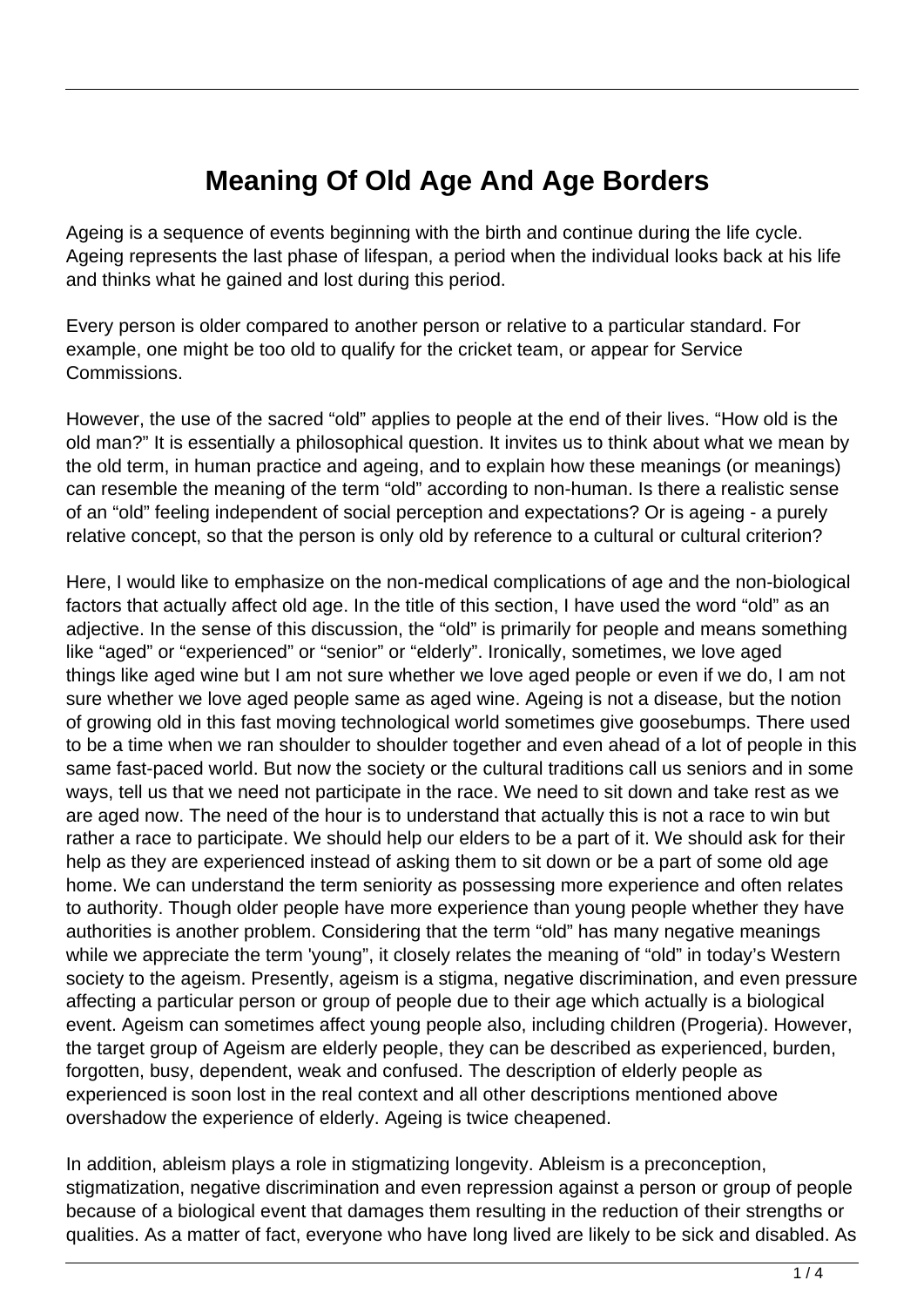expected, communities value strength, vigour, and juvenility. At the same time, it can also be said that communities do not like the diseased and disable individuals. Therefore, as this discussion suggests about "old" meanings, it is considered that the old has several features that are considered undesirable, even subject to escape or rejection. "What is the age of old age?" is knowing when an individual becomes subject to ableism and ageism, and is helpless to the shame of being treated as old. The answer to the point whether communities like diseased or disabled young people or not can be self-understood. Hence, I do not find a point to consider ageing a stigma, it will be better to celebrate ageing as an event of life which blessed individuals achieve.

At the prima facie, the question in the title "What is the age of old age?" seems tautology if "age" is used equally in both cases. Hence, it become necessary to reinterpret the two appearances of "age" here.

Have we ever thought, what a person is emphasizing when he/she asks us "What is your age?" Is he/she intends to know our chronological age i.e. the number of years we have lived or he is interested to know our biological settings. By biological settings, I mean to emphasize on the bodily conditions related to ageing or the biological events increasing our propinquity to death. According to Simon de Beauvoir, 'chronological and biological ages do not coincide' (Beauvoir 1972, p.30). According to the World Health Organization (2015), 'Although there are commonly used definitions of old age, there is no general agreement on the age at which a person becomes old. The common use of a calendar age to mark the threshold of old age assumes equivalence with biological age, yet, it is generally accepted that these two are not necessarily synonymous' (WHO). Ageing per se is not a disease or a sequence of diseases (Hayflick 2002: 419), but ageing is often associated with aggravation, disease and loss of function. According to Leonard Hayflick, a renowned microbiologist and gerontologist, "ageing processes by definition are losses in function or physiological capacity" (Hayflick 2002, p. 420). He also quotes that 'the ageing process is the leading risk factor for all age-associated diseases' (Hayflick 2002, p. 420, 421). The words of Helen Small defines "old age" as "the later years of a long life, when there is an inevitable and irreversible deterioration in the organism as a consequence of its age" (Small 2007, p. 3, my emphasis). Few years later, philosopher Anita Silvers describes "old age" as 'a stage of life when individuals are at higher than species-typical risk of encountering impediments to their usual modes of functioning" (Silvers 2012, p. 11, my emphasis). Revisiting the title of the paper "What is the age of the old age?" emphasizes on "What is the chronological age of progression of disease and loss of function?" or "What is the chronological age of nearing death?" Ageism can also be understood in a conventional way in terms of closeness of death. However, people who live a few decades also die soon and people who live long may have even a longer life. Hence, it is perilous to accept that everyone will die at a high chronological age. Existing literature support this statement with the words of Geoffrey Scarre who writes, "I remember once reading about an old man, well past his hundredth year, who woke up each morning with the thought, "Still here?" When one reaches extreme old age, it is obviously foolish to bank on having many more days of life" (Scarre 2007, p. 27). Looking for the answer proposed in the title "What is the age of the old age?" it is also necessary to look into consideration the species concerned with the question. I mean to say that, the answer to the raised question will vary from species to species. Likewise, if asked "What is the age of old age?" to a 10-year-old dog, who is already in its old age will be 10 to 12 years, but the same question asked to a tortoise who is of same age (10 years old) will have an answer of 450 years. Hence, in this sense and in the experimental sense, the age of a person is not only a function of years of life the person has lived compared to the number of years of life a person of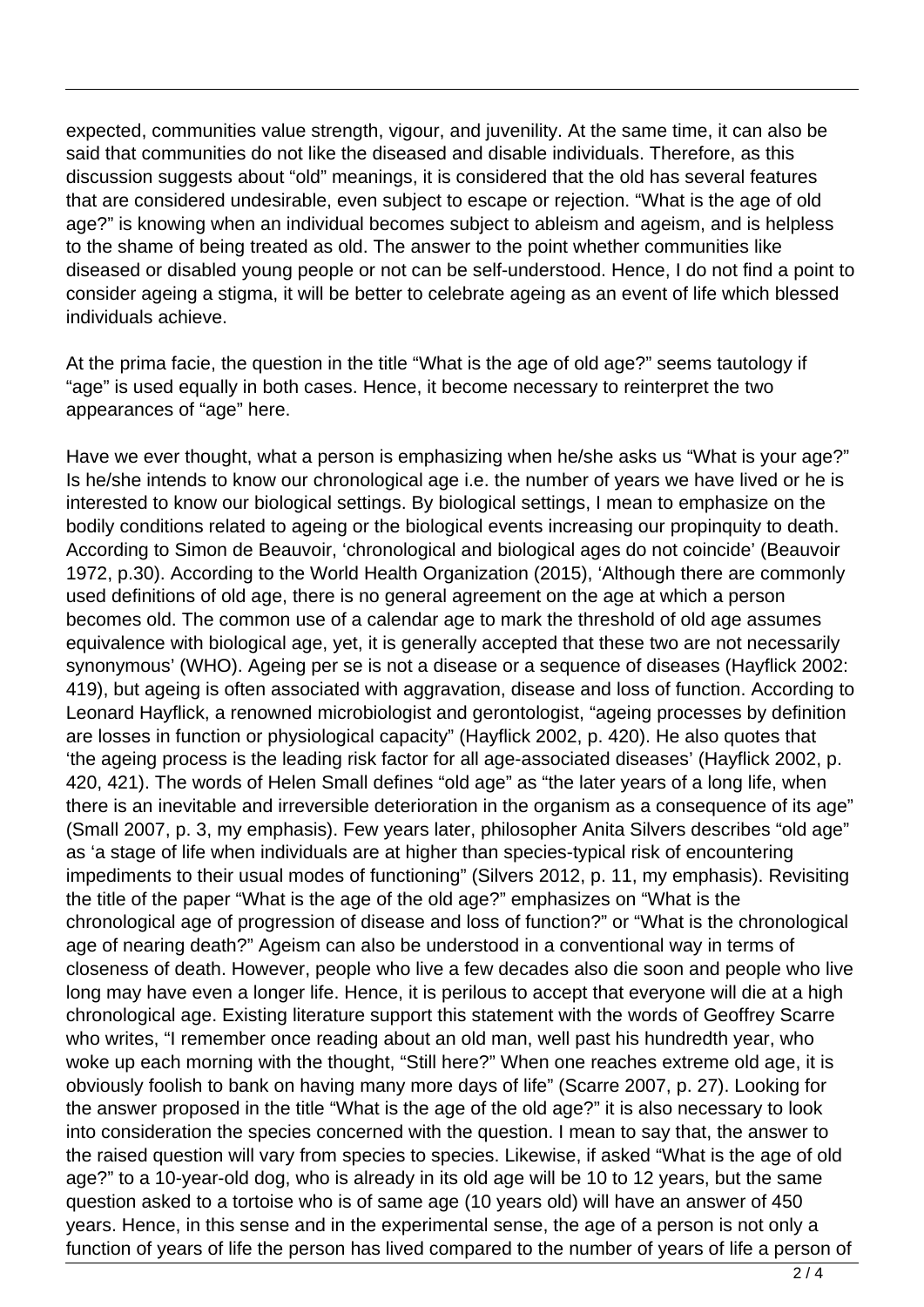that particular species is expected to live.

Life expectancy varies from country to country and within a country, the life expectancy also depends on various factors like gender and race. For example, the life expectancy of women in the United States was 81 years in 2012 (World Bank 2015b), while it was only 76 years in men (World Bank 2015c). In United States, the life expectancy of an individual also depends upon his/her ethnicity (Caucassians have a higher life expectancy than non-Hispanic blacks or Hispanics) (Arias 2014).

According to Simon de Beauvoir, there are no "initiation ceremonies" that marks the beginning of old age. An elderly person still has the same political rights and duties, as well as the responsibility to enforce the law at half the age (Beauvoir 1972, pp. 20-23). Nevertheless, accomplishing senior citizenship may mean the loss of some roles and authorizations (may or may not be elective) and possibly the gain of others (again may or may not be elective). These roles and authorizations may be associated to family relationships (for example, if one become a grandparent or elder then he/she is expected take care of the younger members of the family), societal and public rights (for example, if one retires from a paid employment or receive a state pension or help); liability and expenses (if it is expected, for example, that the authority is transferred, or that the adult children have changed); and the right to be a member of groups or institutions (eg special groups for "seniors", "retired" etc.).

However, this view of the Old is not the only possible descriptive depiction of age. In fact, there is a potential problem when we consider age as a level where a person lived long enough to have a full and satisfying life. On the one hand, some people can succeed by living a long and full life and yet not being chronologically or biologically old. On the other hand, some people may live for a long time, but may not have enough education, social support, and opportunities to live a full and satisfying life (Overall 2003, pp. 47-51).

When should we use the term "old" in our life? It is a tough question to answer but, it is not surprising that perceptions of seniority are related to the chronological position of a person relative to other human beings. Probably, the implicit concepts of people change about what is old as they live longer, and our perception of seniority is related to what is old. Actually, we begin to understand ageing only when we age. It may be because we gain wisdom with ageing or we become helpless.

The immediacy to justify the classification of a person as an elderly person depends upon when it will be appropriate to call a colleague, friend or loved one an old one. Or even more appropriately when will we consider ourselves old? Are we going to set up the same demarcation bar of old age beginning for ourselves compared to others? All these questions remain unanswered and can only be understood when we actually grow old.

It is reasonable to know seniority in terms of its relation to maximum life expectancy which varies from one country to another and from one species to another. Hence, old people are the one who have reached the life expectancy of their society and are at risk of deteriorating health and function and are about to die (although it is not inevitable).

Ageing is a global likelihood whether we all age or not depends upon whether or not we are lucky. The fact is that we will all grow and age (if we live that long till wrinkles season our skin). There are no reasons to defame ageing, the point is to celebrate old age as an experienced